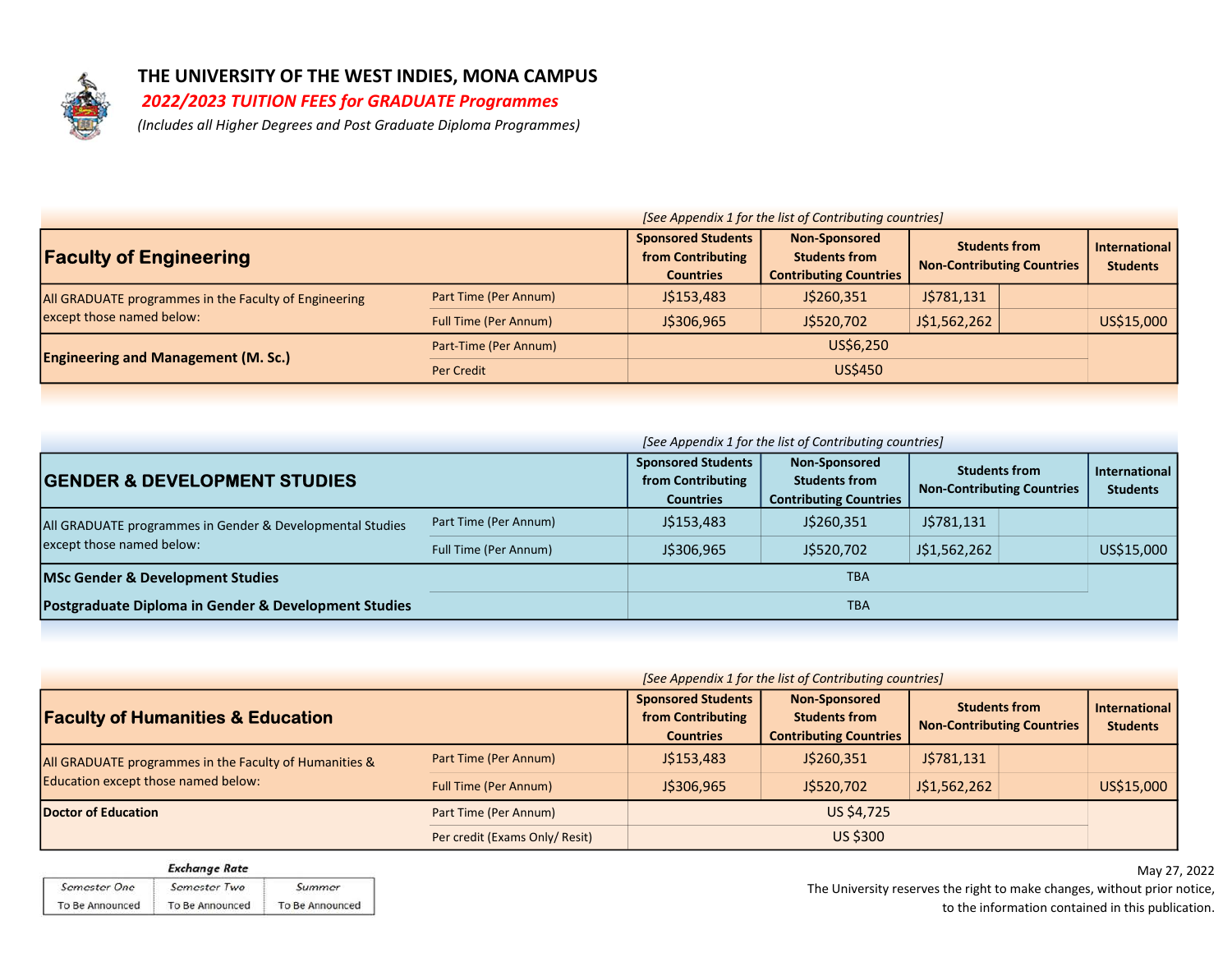| <b>MA Archives &amp; Records Management (Face to Face)</b>        | <b>Full Time (Per Programme)</b>                                    | J\$970,000      |             |
|-------------------------------------------------------------------|---------------------------------------------------------------------|-----------------|-------------|
|                                                                   | Part Time (Per Course)                                              | J\$81,000       |             |
|                                                                   | Repeat/ Exam Only (Per Course)                                      | J\$40,500       |             |
| <b>MA Archives &amp; Records Management (Online)</b>              | <b>Full Time (Per Programme)</b>                                    | J\$1,087,500    |             |
|                                                                   | Part Time (Per Course)                                              | J\$90,625       |             |
|                                                                   | Repeat/ Exam Only                                                   | J\$45,313       |             |
| MA Communication for Social & Behaviour Change                    | Part Time (Per Programme)                                           | US \$11,850     |             |
| <b>MA Communication Studies</b>                                   | Resit / Exams Only (Per Credit)                                     | <b>US \$250</b> |             |
|                                                                   | <b>Specially Admitted (Per Credit)</b>                              | US \$330        |             |
| <b>MA Contextual Ministry</b>                                     | <b>Full Time (Per Annum)</b>                                        | J\$300,000      |             |
|                                                                   | Part Time (Per Annum)                                               | J\$200,000      |             |
|                                                                   | <b>Full Time (Per Programme)</b>                                    | J\$725,000      | US \$15,000 |
| <b>MA Cultural Studies</b>                                        | Part Time (Per Annum)                                               | J\$242,000      |             |
|                                                                   | Repeat/ Exams Only/ Occasional<br>(Per Course)                      | J\$40,278       |             |
|                                                                   | <b>Repeat Full Course</b>                                           | J\$60,000       |             |
|                                                                   | Part Time (Per Programme)                                           | J\$750,000      |             |
| <b>MA English Language</b>                                        | <b>Repeat Coursework/Exam</b>                                       | J\$36,500       |             |
|                                                                   | <b>Repeat Full Course</b>                                           | J\$62,500       |             |
|                                                                   | Per Annum                                                           | J\$437,500      |             |
| <b>MA Higher Education (Student Personnel Administration)</b>     | <b>Repeat Taught Courses</b>                                        | J\$40,000       |             |
| Online & Summer *                                                 | <b>Repeat Research Project</b>                                      | J\$80,000       |             |
|                                                                   | <b>Specially Admitted for Taught</b><br><b>Courses</b>              | J\$58,000       |             |
|                                                                   | Part Time (Per Annum)                                               | J\$437,500      |             |
| <b>MA Higher Educational Management</b>                           | <b>Repeat Taught Courses/</b><br><b>Repeat Summer School Course</b> | J\$40,000       |             |
|                                                                   | <b>Repeat Research Project</b>                                      | J\$80,000       |             |
|                                                                   | <b>Specially Admitted for Taught</b><br>Courses                     | J\$58,000       |             |
| <b>MA Integrated Marketing Communication</b>                      | Part Time (Per Programme)                                           | US \$11,850     |             |
|                                                                   | Resit / Exams Only (Per Credit)                                     | <b>US \$250</b> |             |
|                                                                   | <b>Specially Admitted (Per Credit)</b>                              | <b>US \$330</b> |             |
| MA in Languages, Literatures & Film Studies (French &<br>Spanish) | <b>Full Time (Per Annum)</b>                                        | J\$306,965      |             |
|                                                                   | Part Time (Per Annum)                                               | J\$153,483      |             |

#### **Exchange Rate** Semester One Semester Two Summer To Be Announced To Be Announced To Be Announced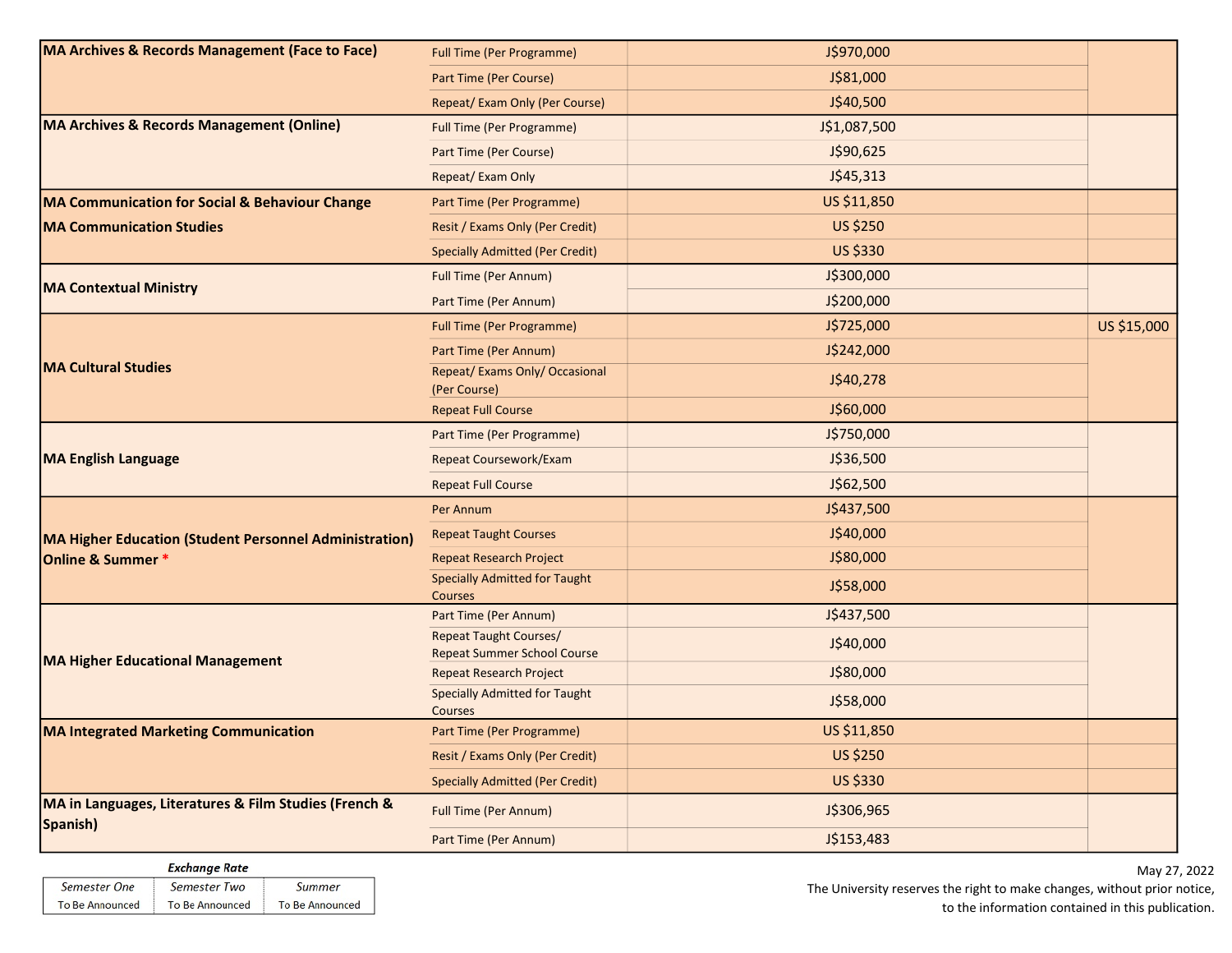| <b>MA Public History &amp; Caribbean Heritage</b>       | Part Time (Per Annum)                                              | J\$153,483      |  |
|---------------------------------------------------------|--------------------------------------------------------------------|-----------------|--|
|                                                         | <b>Resit (Per Course)</b>                                          | J\$41,700       |  |
|                                                         | <b>Full Time/Part Time (Per Annum)</b>                             | J\$370,000      |  |
|                                                         | <b>Repeat Taught Courses/</b><br><b>Summer School Repeat</b>       | J\$47,740       |  |
| MA Technical Vocational Education & Training (TVET) &   | <b>Repeat Research Project</b>                                     | J\$95,480       |  |
| <b>Workforce Development (WFD)</b>                      | <b>Specially Admitted for Taught</b><br>Courses                    | J\$58,000       |  |
|                                                         | Furlough (Internship) Not charged<br>by The UWI Bursary            | <b>US \$500</b> |  |
| <b>MA Theology</b>                                      | Per Annum                                                          | J\$61,393       |  |
|                                                         | Per Annum (Including Summer)                                       | J\$437,500      |  |
|                                                         | <b>Repeat Taught Courses</b>                                       | J\$40,000       |  |
| <b>MEd Curriculum Instruction (Online &amp; Summer)</b> | <b>Repeat Research Project</b>                                     | J\$80,000       |  |
|                                                         | <b>Specially Admitted for Taught</b><br>Courses                    | J\$58,000       |  |
| MEd Early Childhood Education (Online & Summer)         | Part Time (Per Annum, including<br>Summer)                         | J\$437,500      |  |
|                                                         | <b>Repeat Taught Courses</b>                                       | J\$40,000       |  |
|                                                         | <b>Repeat Research Project</b>                                     | J\$80,000       |  |
|                                                         | <b>Specially Admitted for Taught</b><br><b>Courses</b>             | J\$58,000       |  |
| MEd Education for Sustainable Development, Global       | Part Time (Per Annum)                                              | J\$370,000      |  |
| <b>Citizenship &amp; Peace</b>                          | <b>Repeat Taught Courses/Repeat</b><br><b>Summer School Course</b> | J\$40,000       |  |
|                                                         | <b>Repeat Research Project</b>                                     | J\$80,000       |  |
|                                                         | <b>Specially Admitted for Taught</b><br>Courses                    | J\$58,000       |  |
| MEd Educational Leadership & Management (Blended)       | Per Annum (Including Summer)                                       | J\$370,000      |  |
|                                                         | <b>Repeat Taught Courses</b>                                       | J\$40,000       |  |
|                                                         | <b>Repeat Research Project</b>                                     | J\$80,000       |  |
|                                                         | <b>Specially Admitted for Taught</b><br>Courses                    | J\$58,000       |  |
| MEd Educational Leadership & Management (Online &       | Per Annum (Including Summer)                                       | J\$457,500      |  |
| Summer)                                                 | <b>Repeat Taught Courses</b>                                       | J\$40,000       |  |
|                                                         | <b>Repeat Research Project</b>                                     | J\$80,000       |  |
|                                                         | <b>Specially Admitted for Taught</b><br>Courses                    | J\$58,000       |  |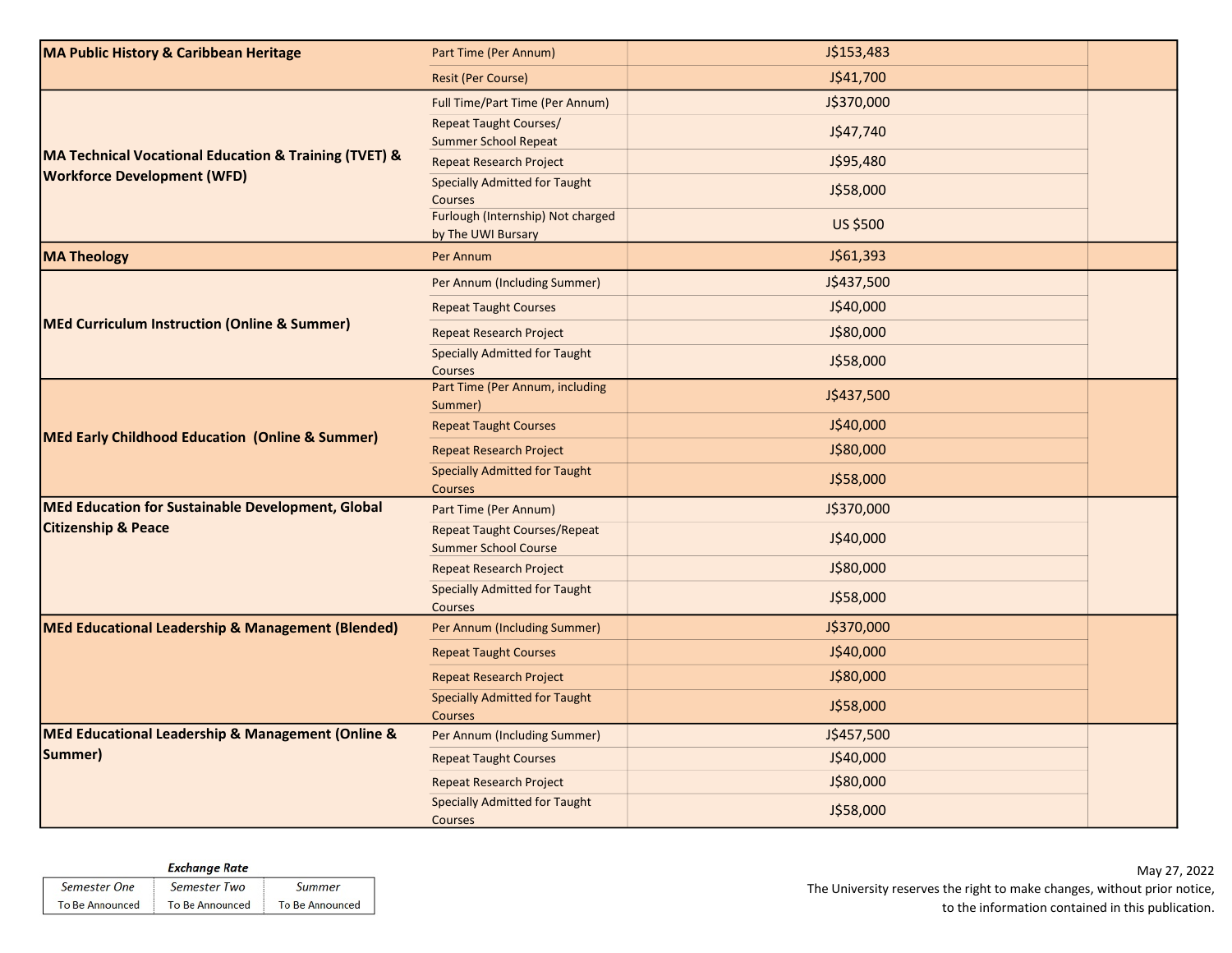| MEd Educational Administration (Online & Summer)         | Per Annum (Including Summer)                                        | J\$437,500 |  |
|----------------------------------------------------------|---------------------------------------------------------------------|------------|--|
|                                                          | <b>Repeat Taught Courses</b>                                        | J\$40,000  |  |
|                                                          | <b>Repeat Research Project</b>                                      | J\$80,000  |  |
|                                                          | <b>Specially Admitted for Taught</b><br><b>Courses</b>              | J\$58,000  |  |
| MEd Educational Measurement (Online & Summer)            | Per Annum (Including Summer)                                        | J\$437,500 |  |
|                                                          | <b>Repeat Taught Courses</b>                                        | J\$40,000  |  |
|                                                          | <b>Repeat Research Project</b>                                      | J\$80,000  |  |
|                                                          | <b>Specially Admitted for Taught</b><br><b>Courses</b>              | J\$58,000  |  |
| <b>MEd Educational Planning and Policy</b>               | Part Time (Per Annum)                                               | J\$370,000 |  |
|                                                          | <b>Repeat Taught Courses</b>                                        | J\$40,000  |  |
|                                                          | <b>Repeat Research Project</b>                                      | J\$80,000  |  |
|                                                          | <b>Specially Admitted for Taught</b><br>Courses                     | J\$58,000  |  |
| MEd in Inclusive and Special Education (Online/ Blended) | Part Time (Per Annum)                                               | J\$457,500 |  |
|                                                          | <b>Repeat Taught Courses</b>                                        | J\$40,000  |  |
|                                                          | <b>Repeat Research Project</b>                                      | J\$80,000  |  |
|                                                          | <b>Specially Admitted for Taught</b><br><b>Courses</b>              | J\$58,000  |  |
| MEd Leadership in Early Childhood Development            | Per Annum (Including Summer)                                        | J\$437,500 |  |
| (Online & Summer)                                        | <b>Repeat Taught Courses</b>                                        | J\$40,000  |  |
|                                                          | <b>Repeat Research Project</b>                                      | J\$80,000  |  |
|                                                          | <b>Specially Admitted for Taught</b><br>Courses                     | J\$58,000  |  |
|                                                          | Part Time (Per Annum)                                               | J\$370,000 |  |
| <b>MEd Literacy Studies</b>                              | <b>Repeat Taught Courses/</b><br><b>Repeat Summer School Course</b> | J\$40,000  |  |
|                                                          | <b>Repeat Research Project</b>                                      | J\$80,000  |  |
|                                                          | <b>Specially Admitted for Taught</b><br><b>Courses</b>              | J\$58,000  |  |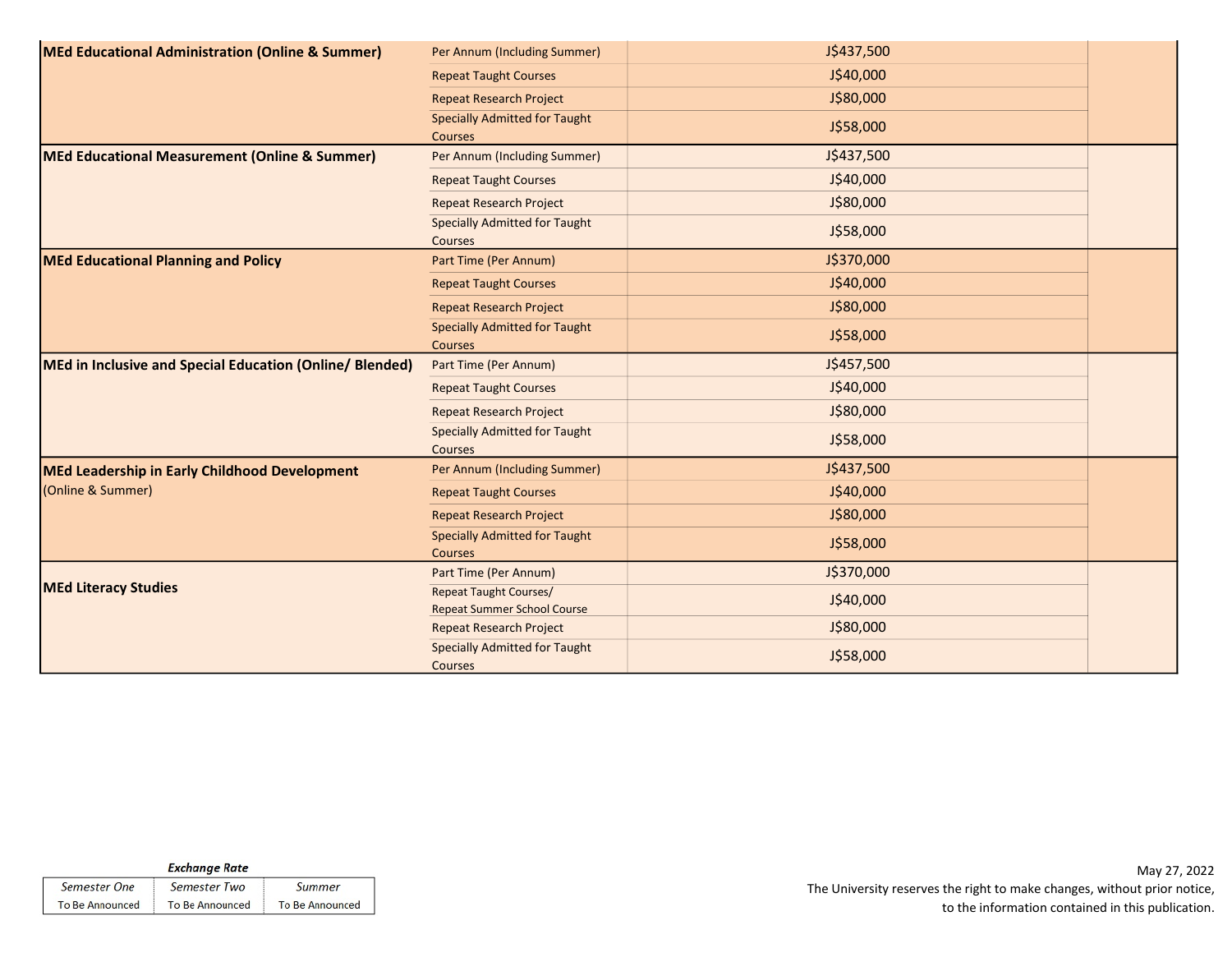| <b>MEd Teacher Education (Online &amp; Summer)</b> | Per Annum (Including Summer)                                        |                | J\$457,500                   |  |
|----------------------------------------------------|---------------------------------------------------------------------|----------------|------------------------------|--|
|                                                    | <b>Repeat Taught Courses</b>                                        |                | J\$40,000                    |  |
|                                                    | <b>Repeat Research Project</b>                                      |                | J\$80,000                    |  |
|                                                    | <b>Specially Admitted for Taught</b><br>Courses                     |                | J\$58,000                    |  |
| <b>MPhil Education (Multimodal Delivery)</b>       | <b>Full Time (Per Annum)</b>                                        |                | J\$350,000                   |  |
|                                                    | <b>Repeat Taught Courses/</b><br><b>Repeat Summer School Course</b> |                | J\$40,000                    |  |
|                                                    | <b>Repeat Research Project</b>                                      |                | J\$80,000                    |  |
|                                                    | <b>Specially Admitted for Taught</b><br>Courses                     |                | J\$58,000                    |  |
| <b>MSc Media Management</b>                        | Part Time (Per Programme)                                           |                | US \$11,850                  |  |
|                                                    | Resit / Exams Only (Per Credit)                                     |                | <b>US \$250</b>              |  |
|                                                    | <b>Specially Admitted (Per Credit)</b>                              |                | <b>US \$330</b>              |  |
| PhD Education (Multimodal Delivery)                | <b>Full Time (Per Annum)</b>                                        |                | J\$350,000                   |  |
|                                                    | <b>Repeat Taught Courses</b>                                        |                |                              |  |
|                                                    | <b>Repeat Research Project</b>                                      |                |                              |  |
|                                                    | <b>Specially Admitted for Taught</b><br>Courses                     |                | J\$58,000                    |  |
| <b>Postgraduate Diploma in Education</b>           |                                                                     | Jamaican/Local | <b>Non-Jamaican Students</b> |  |
| (MAT Part I) Multi-Modal Delivery                  | Per Annum (Including Summer)                                        | J\$370,000     | US \$4,800                   |  |
|                                                    | <b>Repeat Research Project</b>                                      | J\$80,000      |                              |  |
|                                                    | <b>Repeat Taught Courses/ Action</b><br><b>Research Report</b>      | J\$40,000      |                              |  |
|                                                    | <b>Specially Admitted for Taught</b><br><b>Courses</b>              | J\$58,000      |                              |  |
|                                                    | Part-Time (per Taught Courses)                                      |                | US \$600                     |  |
|                                                    | Repeat Internship                                                   |                | US \$300                     |  |
|                                                    | <b>Action Research Report</b>                                       |                | US \$600                     |  |
|                                                    | Internship                                                          |                | US \$1,200                   |  |
|                                                    | <b>Specially Admitted for Taught</b><br>Courses                     |                | US \$600                     |  |

\* [Students are responsible for paying all costs associated with the internship. (ie, accommodation, meals, administration/facilitation fees, airfare and visa fees, if applicable.)]

| <b>Exchange Rate</b>   |                        |                        |  |  |  |
|------------------------|------------------------|------------------------|--|--|--|
| Semester One           | Semester Two           | Summer                 |  |  |  |
| <b>To Be Announced</b> | <b>To Be Announced</b> | <b>To Be Announced</b> |  |  |  |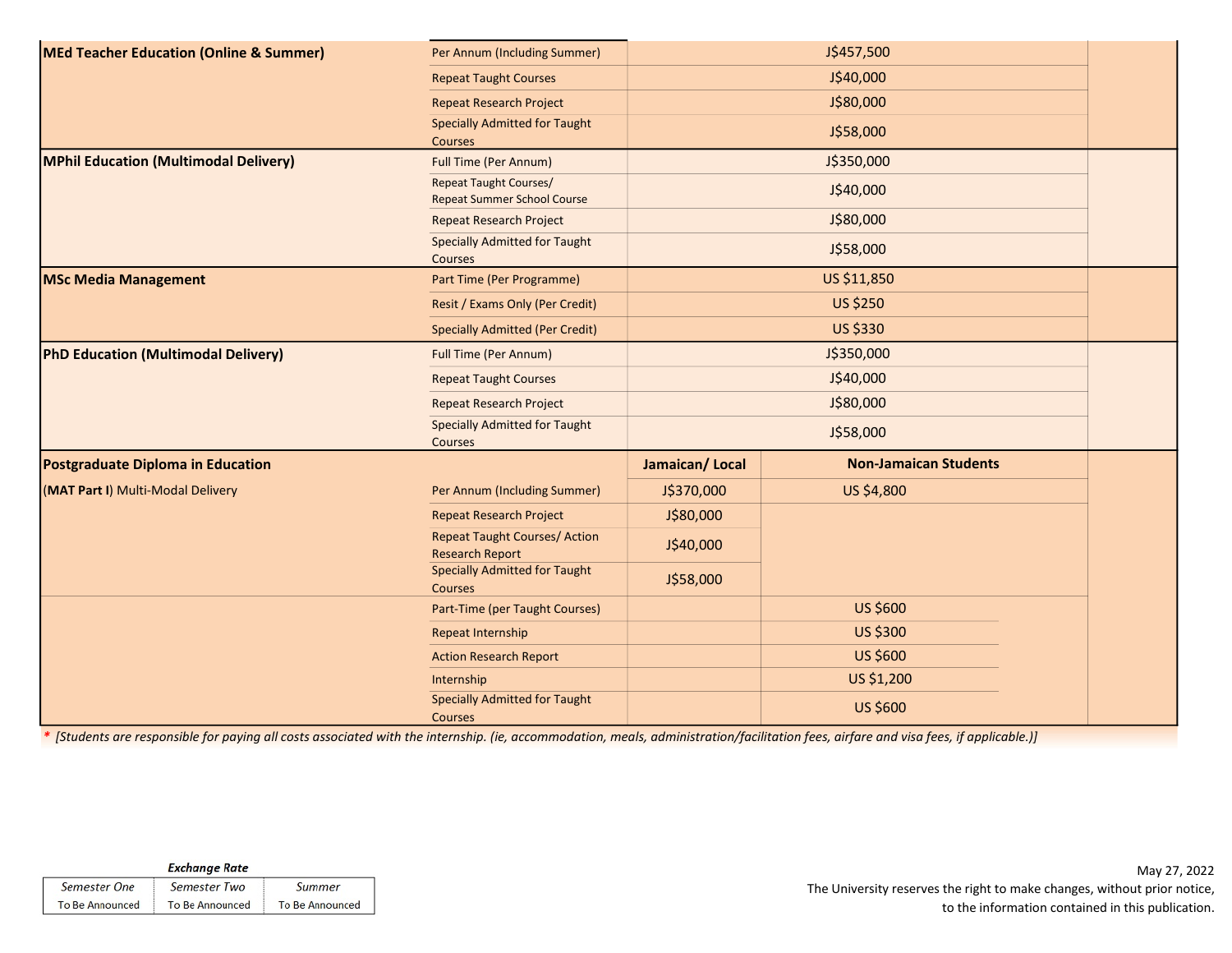| <b>Faculty of LAW</b>                                                                                                                                 |                           | <b>Fee</b>  |             |
|-------------------------------------------------------------------------------------------------------------------------------------------------------|---------------------------|-------------|-------------|
| Doctor of Philosophy (PhD) LAW                                                                                                                        | Full Time (Per Annum)     | US \$2,000  |             |
|                                                                                                                                                       | Part Time (Per Annum)     | US \$1,000  |             |
| <b>Master of Laws (LLM) in:</b><br>* Corporate & Commercial Law                                                                                       | Full Time (Per Programme) | US \$10,000 | US \$15,000 |
| * Intellectual Property in Creative & Cultural Industries<br>* Public Law                                                                             | Part Time (Per Course)    | US \$1,667  |             |
| Master of Philosophy (MPhil) Law                                                                                                                      | Full Time (Per Annum)     | US \$2,500  |             |
|                                                                                                                                                       | Part Time (Per Annum)     | US \$1,250  |             |
| <b>Postgraduate Diploma in:</b><br>* Corporate & Commercial Law<br>* Intellectual Property in Creative & Cultural Industries<br>* Law<br>* Public Law | Full Time (Per Programme) | US \$6,650  |             |
|                                                                                                                                                       | Part Time (Per Course)    | US \$1,667  |             |

|                                                                                                                                                                                                                                                                                                                      | [See Appendix 1 for the list of Contributing countries] |                                                                    |                                                                               |                                                           |  |                                         |
|----------------------------------------------------------------------------------------------------------------------------------------------------------------------------------------------------------------------------------------------------------------------------------------------------------------------|---------------------------------------------------------|--------------------------------------------------------------------|-------------------------------------------------------------------------------|-----------------------------------------------------------|--|-----------------------------------------|
| <b>Faculty of MEDICAL SCIENCES</b>                                                                                                                                                                                                                                                                                   |                                                         | <b>Sponsored Students</b><br>from Contributing<br><b>Countries</b> | <b>Non-Sponsored</b><br><b>Students from</b><br><b>Contributing Countries</b> | <b>Students from</b><br><b>Non-Contributing Countries</b> |  | <b>International</b><br><b>Students</b> |
| All graduate programmes in the Faculty of Medical Sciences except<br>those named below:                                                                                                                                                                                                                              | Part Time (Per Annum)                                   | J\$269,474                                                         | J\$449,076                                                                    | J\$1,347,363                                              |  |                                         |
|                                                                                                                                                                                                                                                                                                                      | <b>Full Time (Per Annum)</b>                            | J\$538,947                                                         | J\$898,152                                                                    | J\$2,694,726                                              |  |                                         |
| <b>Clinical Fellowships:</b><br><b>Critical Care</b><br><b>Child &amp; Youth Psychiatry</b><br><b>Cardiology</b><br><b>Emergency Obstetrics</b><br>Gastroenterology<br><b>Gynaecological Oncology</b><br><b>Infectious Diseases</b><br><b>Maternal Fetal &amp; Emergency Obstetrics</b><br>Neonatology<br>Nephrology | <b>Full Time (Per Programme)</b>                        |                                                                    | US \$5,000                                                                    |                                                           |  |                                         |
| <b>Clinical Fellowship in Youth &amp; Child Psychiatry</b>                                                                                                                                                                                                                                                           | <b>Full Time (Per Annum)</b>                            |                                                                    | J\$325,000                                                                    |                                                           |  |                                         |
| Diploma Adolescent Health and Advocacy                                                                                                                                                                                                                                                                               | <b>Full Time (Per Programme)</b>                        |                                                                    | J\$800,000                                                                    |                                                           |  |                                         |

**Exchange Rate** Semester One Semester Two Summer To Be Announced To Be Announced To Be Announced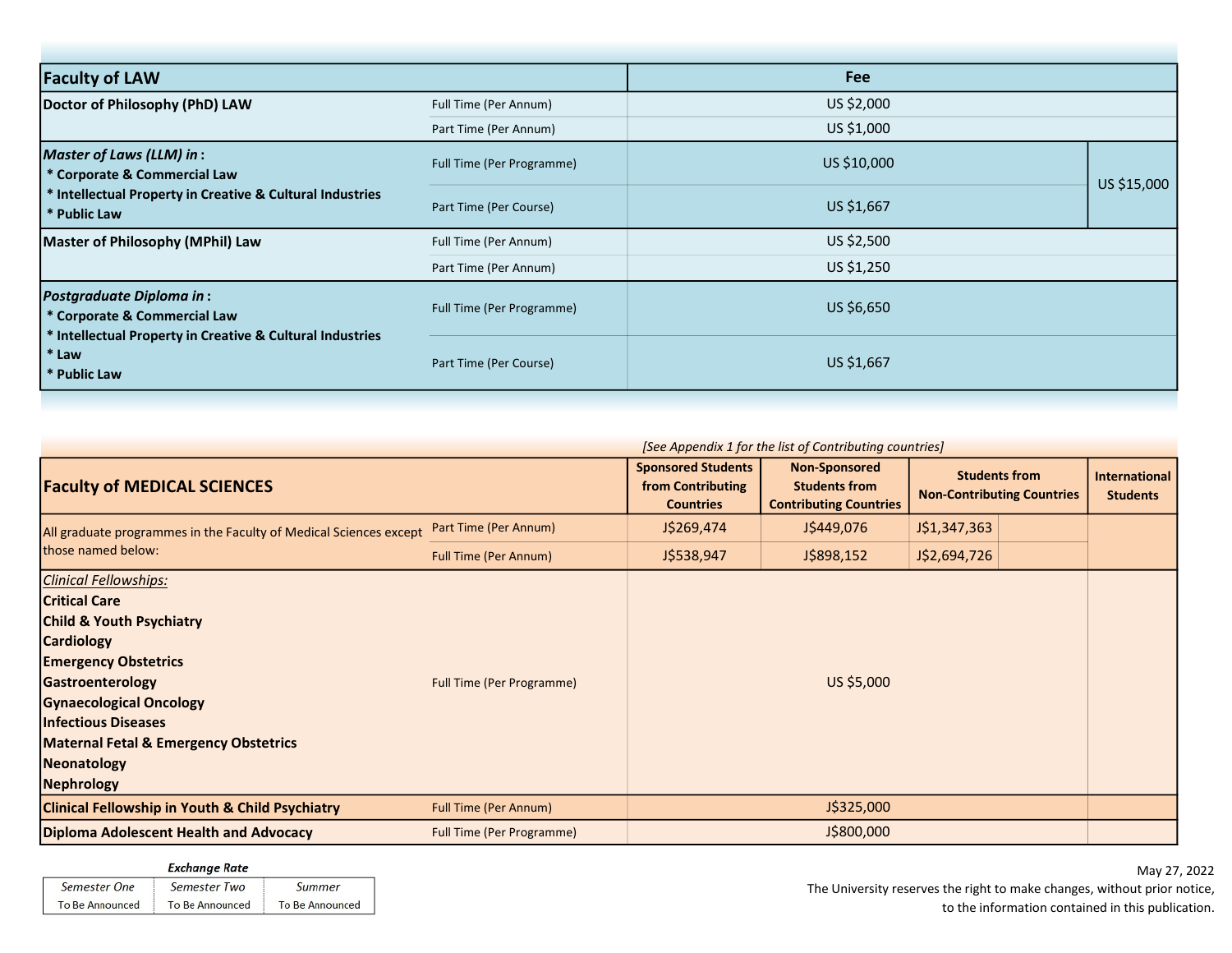| <b>Diploma in Emergency Medicine</b>                    | Part Time (Per Annum)                                                | J\$450,000      |            |  |  |
|---------------------------------------------------------|----------------------------------------------------------------------|-----------------|------------|--|--|
| <b>Diploma Forensic Sciences</b>                        | <b>Full Time/Part Time</b><br>(Per Programme)                        | US \$6,500      | US \$9,000 |  |  |
|                                                         | Per Credit                                                           | US \$300        |            |  |  |
|                                                         | <b>Per Course Resit</b>                                              | <b>US \$250</b> |            |  |  |
| Diploma in Family Medicine                              | Full Time (Yrs 1 & 2) Per Annum                                      | US \$4,900      |            |  |  |
| Diploma in Geriatric Medicine                           | <b>Full Time (Per Programme)</b>                                     | US \$4,000      |            |  |  |
| <b>Diploma in Gerontology</b>                           | <b>Full Time (Per Programme)</b>                                     | US \$3,500      |            |  |  |
|                                                         | Part Time (Per Credit for Non-<br><b>Gerontology Students)</b>       | <b>US \$225</b> |            |  |  |
| Diploma in Health Management                            | <b>Full Time (Per Programme)</b>                                     | US \$3,500      |            |  |  |
|                                                         | Part Time (Per Credit for Non-<br><b>Health Management Students)</b> | <b>US \$225</b> |            |  |  |
| Diploma in Health Research & Epidemiology               | <b>Full Time (Per Programme)</b>                                     | US \$5,000      |            |  |  |
|                                                         | Part Time (Per Credit)                                               | <b>US \$220</b> |            |  |  |
| Diploma in Infection Prevention & Control               | Part Time (Per Programme)                                            | US \$3,814      |            |  |  |
| Diploma in Loss, Grief and Trauma Management            | Part Time (Per Programme)                                            | J\$400,000      |            |  |  |
|                                                         | Per Module (Re-sit)                                                  | J\$40,000       |            |  |  |
|                                                         | <b>Exams Only</b>                                                    | J\$16,000       |            |  |  |
| DM (New & Returning) [Except Family Medicine]           | Per Annum                                                            | J\$95,100       |            |  |  |
| <b>Doctor of Medicine (DM) Family Medicine</b>          | <b>Full Time (Per Annum)</b><br>$(yrs 3-4)$                          | US \$3,900      |            |  |  |
| <b>Doctor of Public Health (DrPH)</b>                   | Part Time (Per Annum) (yrs 1-2)                                      | US \$6,000      |            |  |  |
|                                                         | Part Time (Per Annum) (yrs 3 &<br>beyond)                            | US \$3,000      |            |  |  |
| Master in Public Health (MPH) - Gerontology             | <b>Full Time (Per Programme)</b>                                     | US \$10,000     |            |  |  |
|                                                         | Per Credit (for non-MPH Students)                                    | <b>US \$225</b> |            |  |  |
|                                                         | <b>Exams Only</b>                                                    | US \$500        |            |  |  |
| Master in Public Health (MPH) - Health Education/Health | <b>Full Time (Per Programme)</b>                                     | US \$10,000     |            |  |  |
| Promotion                                               | Per Credit (for non-MPH Students)                                    | <b>US \$225</b> |            |  |  |
|                                                         | <b>Exams Only</b>                                                    | <b>US \$500</b> |            |  |  |
| Master in Public Health (MPH) - General                 | <b>Full Time (Per Programme)</b>                                     | US \$9,000      |            |  |  |
|                                                         | Per Credit (for non-MPH Students)                                    | <b>US \$225</b> |            |  |  |

| <b>Exchange Rate</b>   |                        |                 |  |
|------------------------|------------------------|-----------------|--|
| Semester One           | Semester Two           | Summer          |  |
| <b>To Be Announced</b> | <b>To Be Announced</b> | To Be Announced |  |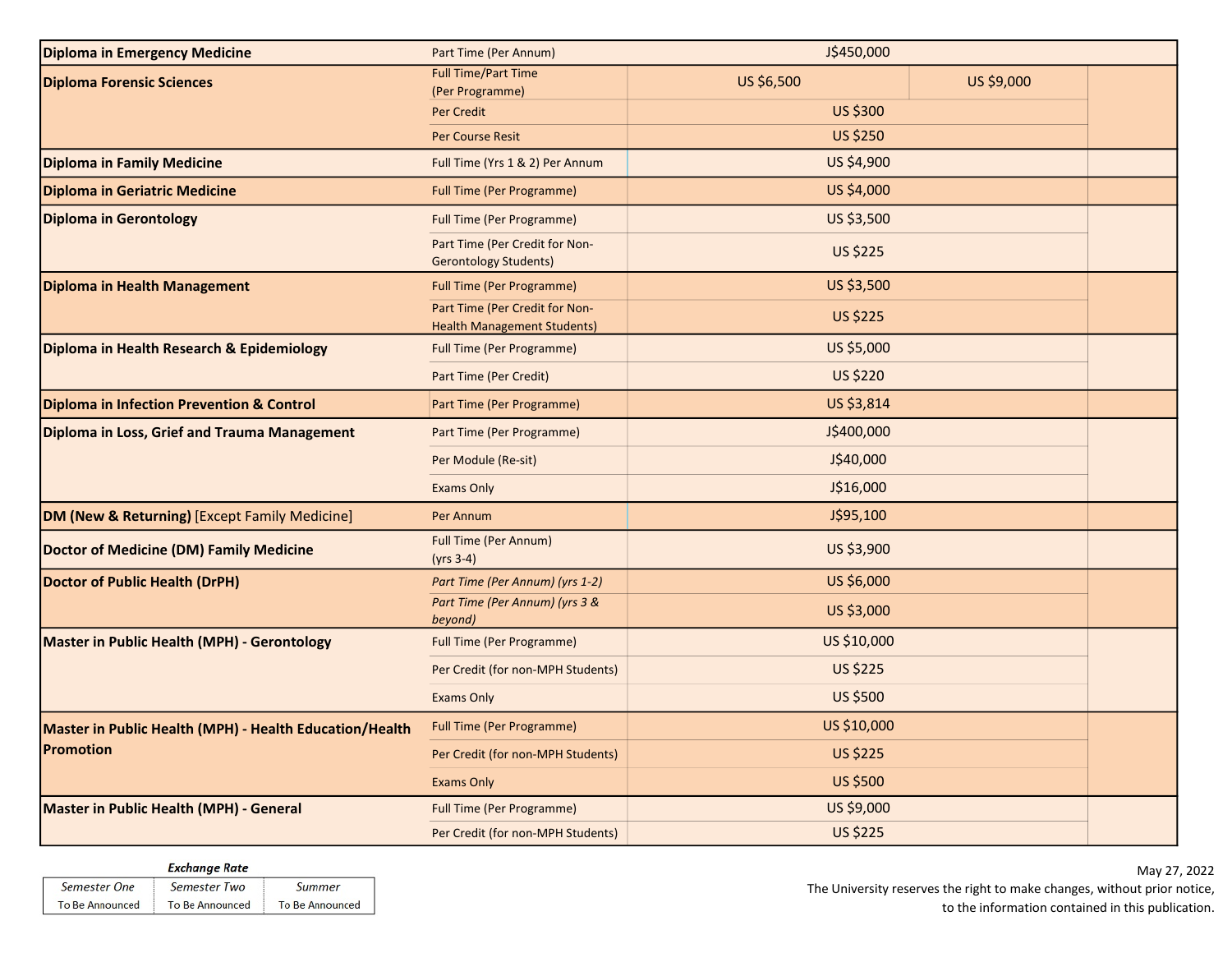| Master in Public Health (MPH) - Health Management                                                              | <b>Full Time (Per Programme)</b>                        | US \$10,000     |             |  |
|----------------------------------------------------------------------------------------------------------------|---------------------------------------------------------|-----------------|-------------|--|
|                                                                                                                | Per Credit (for non-MPH Students)                       | <b>US \$225</b> |             |  |
|                                                                                                                | <b>Exams Only</b>                                       | <b>US \$500</b> |             |  |
| <b>MSc Applied Pharmacology</b>                                                                                | Part Time (Per Programme)                               | US \$10,500     |             |  |
|                                                                                                                | Per Credit                                              | <b>US \$284</b> |             |  |
| <b>MSc Biomedical Research</b>                                                                                 | <b>Full Time (Per Annum)</b>                            | J\$360,000      |             |  |
| <b>MSc Counselling</b>                                                                                         | Part Time (Per Annum)                                   | US \$8,800      |             |  |
|                                                                                                                | Preliminary Course (admitted in<br>and after 2016-2017) | US \$1,200      |             |  |
|                                                                                                                | Preliminary Course (admitted prior<br>to 2016-2017)     | US \$1,080      |             |  |
|                                                                                                                | Per Credit (Examination Resit)                          | US \$150        |             |  |
|                                                                                                                | Per Credit (Specially Admitted)                         | <b>US \$358</b> |             |  |
|                                                                                                                | Research Project/Semester                               | US \$1,080      |             |  |
| <b>MSc Epidemiology</b>                                                                                        | <b>Full Time (Per Programme)</b>                        | US \$9,000      |             |  |
|                                                                                                                | Per Elective Credit                                     | <b>US \$225</b> |             |  |
| <b>MSc Forensic Sciences</b>                                                                                   | Full Time/Part Time (Per<br>Programme)                  | US \$14,000     | US \$16,000 |  |
|                                                                                                                | <b>Per Credit</b>                                       | US \$300        |             |  |
|                                                                                                                | <b>Per Course Resit</b>                                 | <b>US \$250</b> |             |  |
| <b>MSc Medical Microbiology</b>                                                                                | <b>Full Time/Part Time</b><br>(Per Programme)           | US \$12,000     |             |  |
| <b>MSc Nursing (MScN):</b><br>Administration, Clinical Specialist, Nursing Education,<br>Gerontology           | <b>Full Time/Part Time</b><br>(Per Programme)           | US \$8,000      |             |  |
| <b>MSc Nursing (MScN):</b><br><b>Family Nurse Practitioner</b><br>Mental Health/Psychiatric Nurse Practitioner | <b>Full Time/Part Time</b><br>(Per Programme)           | US \$10,000     |             |  |
| <b>MSc Physical Therapy</b>                                                                                    | <b>Full Time (Per Programme)</b>                        | US \$9,750      |             |  |
|                                                                                                                | Part Time Per Credit                                    | <b>US \$250</b> |             |  |
|                                                                                                                |                                                         |                 |             |  |

|                        | <b>Exchange Rate</b>   |                 |
|------------------------|------------------------|-----------------|
| Semester One           | Semester Two           | Summer          |
| <b>To Be Announced</b> | <b>To Be Announced</b> | To Be Announced |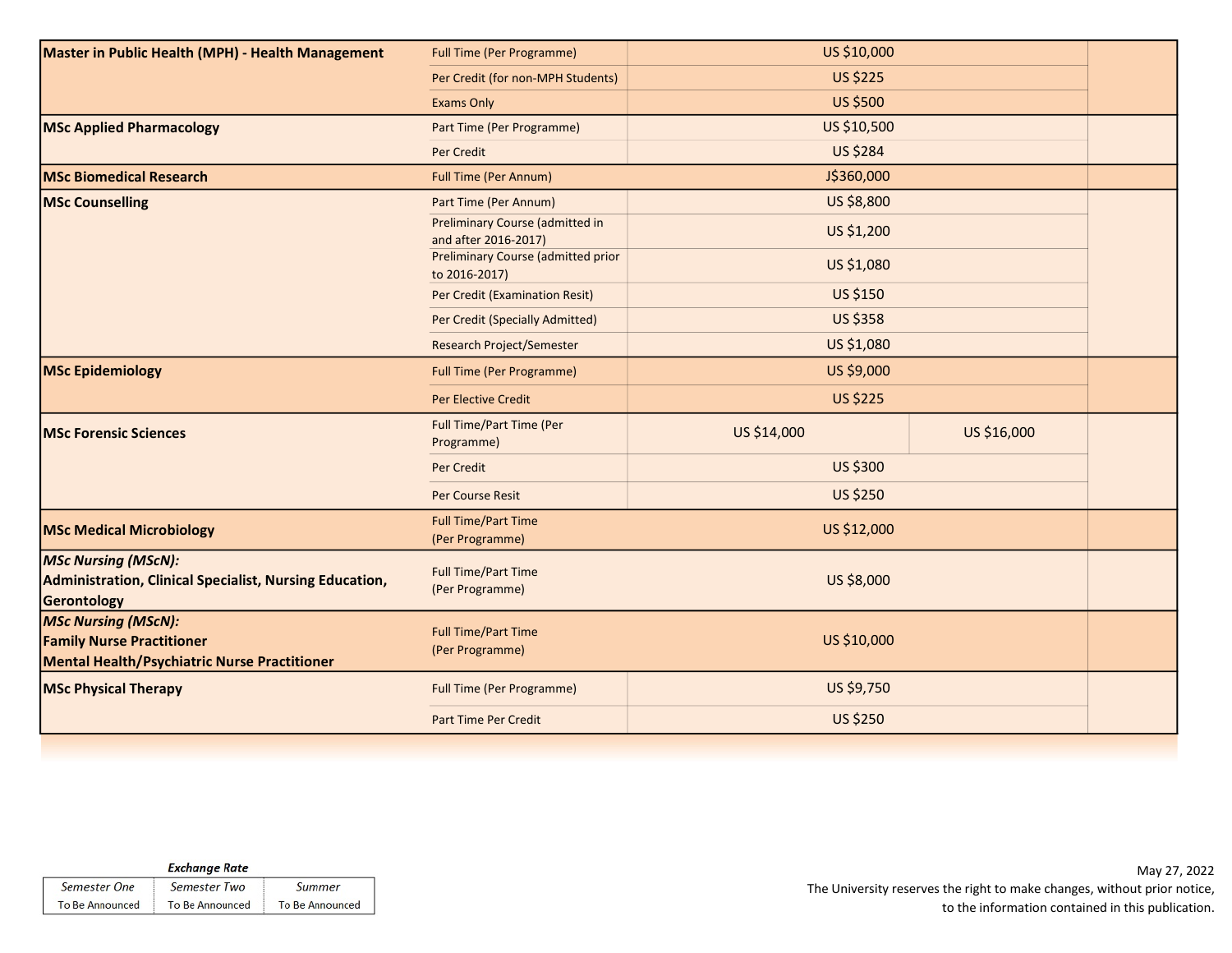|                                                             | [See Appendix 1 for the list of Contributing countries]           |                                                                    |                                                                               |                                                                    |                                  |
|-------------------------------------------------------------|-------------------------------------------------------------------|--------------------------------------------------------------------|-------------------------------------------------------------------------------|--------------------------------------------------------------------|----------------------------------|
| <b>Faculty of SCIENCE &amp; TECHNOLOGY</b>                  |                                                                   | <b>Sponsored Students</b><br>from Contributing<br><b>Countries</b> | <b>Non-Sponsored</b><br><b>Students from</b><br><b>Contributing Countries</b> | <b>Students from</b><br><b>Non-Contributing Countries</b>          | International<br><b>Students</b> |
| All GRADUATE programmes in the Faculty of Science &         | Part Time (Per Annum)                                             | J\$153,483                                                         | J\$260,351                                                                    | J\$781,131                                                         |                                  |
| Technology except those named below:                        | Full Time (Per Annum)                                             | J\$306,965                                                         | J\$520,702                                                                    | J\$1,562,262                                                       | US\$15,000                       |
| Certificate in Food & Agro-Processing Technology (FAPT)     | Per Programme                                                     |                                                                    | US \$4,200                                                                    |                                                                    |                                  |
|                                                             | Per Credit                                                        |                                                                    | US \$350                                                                      |                                                                    |                                  |
| Diploma in Biotechnology                                    | Part Time (Per Programme)                                         |                                                                    | US \$6,750                                                                    |                                                                    |                                  |
| Diploma in Plant Production                                 | Part Time (Per Programme)                                         |                                                                    | US \$5,000                                                                    |                                                                    |                                  |
| Diploma in Plant Protection                                 | Part Time (Per Programme)                                         |                                                                    | US \$5,000                                                                    |                                                                    |                                  |
| <b>MSc Advanced Electronic Systems</b>                      | Full Time/Part Time (Per<br>Programme)                            |                                                                    | J\$1,444,200                                                                  |                                                                    |                                  |
|                                                             | Per Credit                                                        |                                                                    | J\$30,727                                                                     |                                                                    |                                  |
|                                                             | Exams Only                                                        |                                                                    | J\$15,360                                                                     |                                                                    |                                  |
| <b>MSc Agricultural Entrepreneurship</b>                    | Full Time (Per Programme)                                         |                                                                    | J\$1,400,000                                                                  |                                                                    |                                  |
| <b>MSc Applied Data Science</b>                             | Part Time (Per Programme)                                         |                                                                    | J\$1,050,000                                                                  |                                                                    |                                  |
| <b>MSc Biotechnology</b>                                    | Part Time (Per Programme)                                         |                                                                    | US \$10,125                                                                   |                                                                    |                                  |
|                                                             | Per Credit                                                        |                                                                    | US \$225                                                                      |                                                                    |                                  |
|                                                             | <b>Qualifying Course</b>                                          |                                                                    | US \$675                                                                      |                                                                    |                                  |
| <b>MSc Clinical Medical Physics</b>                         | Full Time (Per Programme)                                         |                                                                    | J\$1,400,000                                                                  |                                                                    |                                  |
| With specializations in Radiotherapy, Diagnostic Radiology, | Per Credit                                                        |                                                                    | J\$30,000                                                                     |                                                                    |                                  |
| Nuclear medicine                                            | Exam Only / Resit                                                 |                                                                    | J\$30,000                                                                     |                                                                    |                                  |
| <b>MSc Computer Science</b>                                 | Full Time (Per Programme)                                         |                                                                    | J\$880,000                                                                    |                                                                    |                                  |
|                                                             | Part Time (Per Credit)                                            |                                                                    | J\$22,000                                                                     |                                                                    |                                  |
|                                                             | Per Credit Resit                                                  |                                                                    | J\$6,600                                                                      |                                                                    |                                  |
| <b>MSc Digital Technology Programme</b>                     | Part Time (Per Annum) (up to 40<br>credits + Introductory Course) |                                                                    | US \$3,636                                                                    |                                                                    |                                  |
|                                                             | Per Credit Resits (For each credit<br>exceeding 40 credits)       |                                                                    | US \$182                                                                      |                                                                    |                                  |
|                                                             | Per Credit (Returning students)                                   |                                                                    | US \$159                                                                      |                                                                    |                                  |
|                                                             | Per Credit Lab Exemption Re-sit (new<br>students)                 |                                                                    | US \$137                                                                      |                                                                    |                                  |
|                                                             | Per Credit Lab Exemption Re-sit<br>(returning students)           |                                                                    | US \$120                                                                      |                                                                    |                                  |
|                                                             | Per Credit Exams Only (new students)                              |                                                                    | US \$91                                                                       |                                                                    |                                  |
| <b>Exchange Rate</b>                                        |                                                                   |                                                                    |                                                                               |                                                                    | May 27                           |
| Semester One<br>Semester Two<br>Summer                      |                                                                   |                                                                    |                                                                               | The University recenses the right to make changes, without prior r |                                  |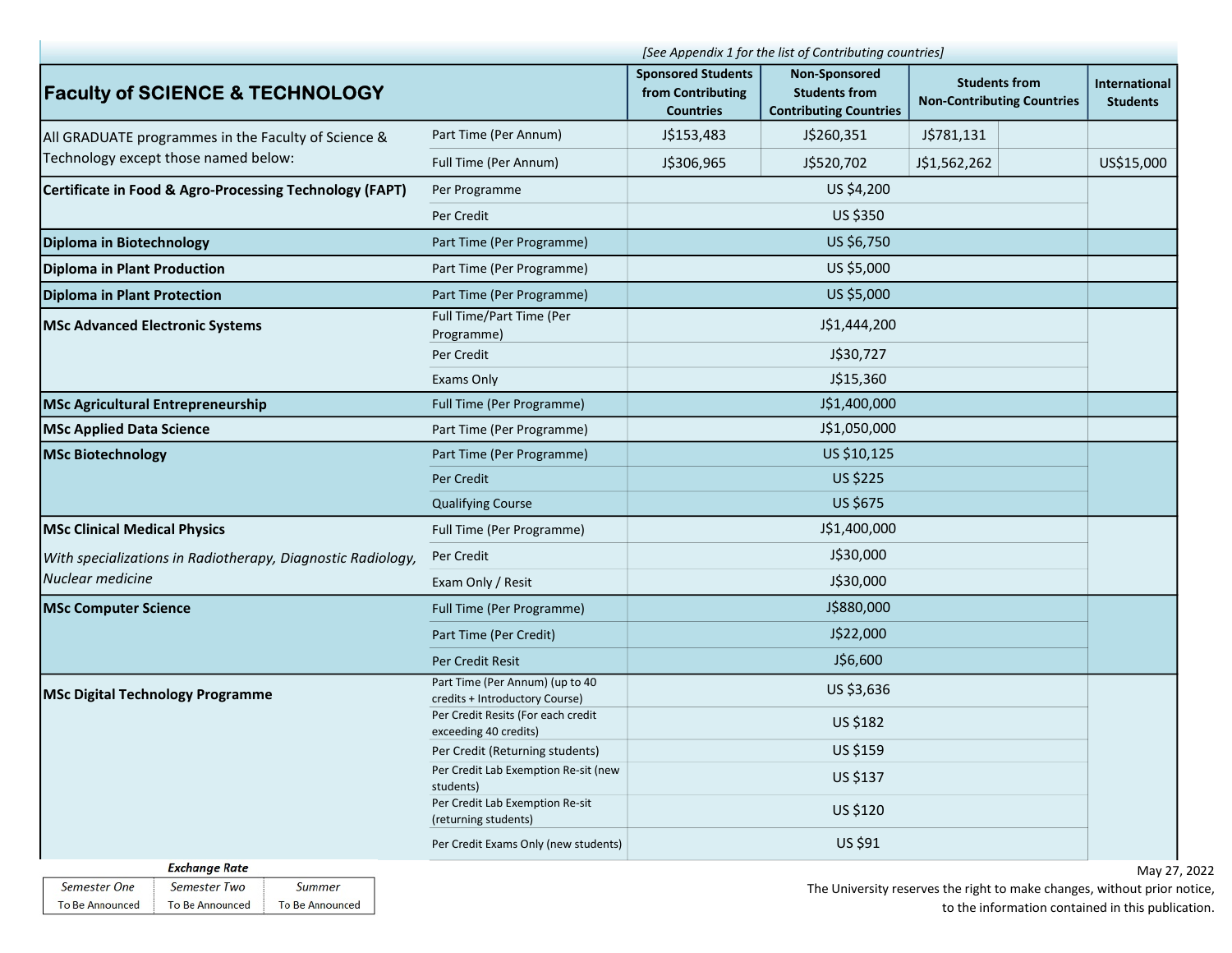|                                                                            | Per Credit Exams Only (returning<br>students) | US \$80      |  |
|----------------------------------------------------------------------------|-----------------------------------------------|--------------|--|
| <b>MSc Food &amp; Agro-Processing Technology (FAPT)</b>                    | Full Time/Part Time (Per<br>Programme)        | J\$1,650,000 |  |
| <b>MSc Medical Physics</b>                                                 | Full Time/Part Time (Per<br>Programme)        | J\$1,200,000 |  |
|                                                                            | Per Credit                                    | J\$25,000    |  |
|                                                                            | Repeat/Exam Only                              | J\$52,606    |  |
| <b>MSc Natural Resource Management</b>                                     | Part Time (Per Programme)                     | US \$10,000  |  |
| MSc Occupational & Environmental Safety & Health (OESH)                    | Full Time/Part Time (Per<br>Programme)        | J\$1,110,000 |  |
| <b>MSc Plant Protection and Production (PPP)</b>                           | Part Time (Per Programme)                     | US \$8,500   |  |
| <b>MSc Renewable Energy Management</b>                                     | Full Time/Part Time (Per<br>Programme)        | J\$1,444,200 |  |
|                                                                            | Per Credit                                    | J\$30,727    |  |
|                                                                            | <b>Exams Only</b>                             | J\$15,360    |  |
| <b>MSc Renewable Energy Technology</b>                                     | Full Time/Part Time (Per<br>Programme)        | J\$1,444,200 |  |
|                                                                            | Per Credit                                    | J\$30,727    |  |
|                                                                            | Exams Only                                    | J\$15,360    |  |
| Postgraduate Certificate in Applied Data Science                           | Part Time (Per Programme)                     | J\$375,000   |  |
| Postgraduate Diploma in Food & Agro-Processing<br><b>Technology (FAPT)</b> | Full Time/Part Time<br>(Per Credit)           | US \$350     |  |
| Postgraduate Diploma in Applied Data Science                               | Part Time (Per Programme)                     | J\$625,000   |  |
| Postgraduate Diploma in Biotechnology                                      | Part Time (Per Programme)                     | US \$6,750   |  |
|                                                                            | <b>Qualifying Course</b>                      | US \$675     |  |
| Postgraduate Diploma in Information Technology                             | Part Time (Per Programme)                     | J\$480,000   |  |
|                                                                            | Per Credit                                    | J\$15,000    |  |
|                                                                            | Per Credit (Resit)                            | J\$4,400     |  |
| Postgraduate Diploma in Clinical Medical Physics                           | Per Annum                                     | J\$800,000   |  |
| Postgraduate Diploma in Medical Physics                                    | <b>Full Time/Part Time</b><br>(Per Programme) | J\$600,000   |  |
|                                                                            | Per Credit (Elective)                         | J\$25,000    |  |
|                                                                            | Per Credit (Exams Only)                       | J\$12,000    |  |
| Postgraduate Diploma in Natural Resource Management                        | Part Time (Per Programme)                     | US \$5,500   |  |

| <b>Exchange Rate</b>   |                        |                        |  |  |
|------------------------|------------------------|------------------------|--|--|
| Semester One           | Semester Two           | Summer                 |  |  |
| <b>To Be Announced</b> | <b>To Be Announced</b> | <b>To Be Announced</b> |  |  |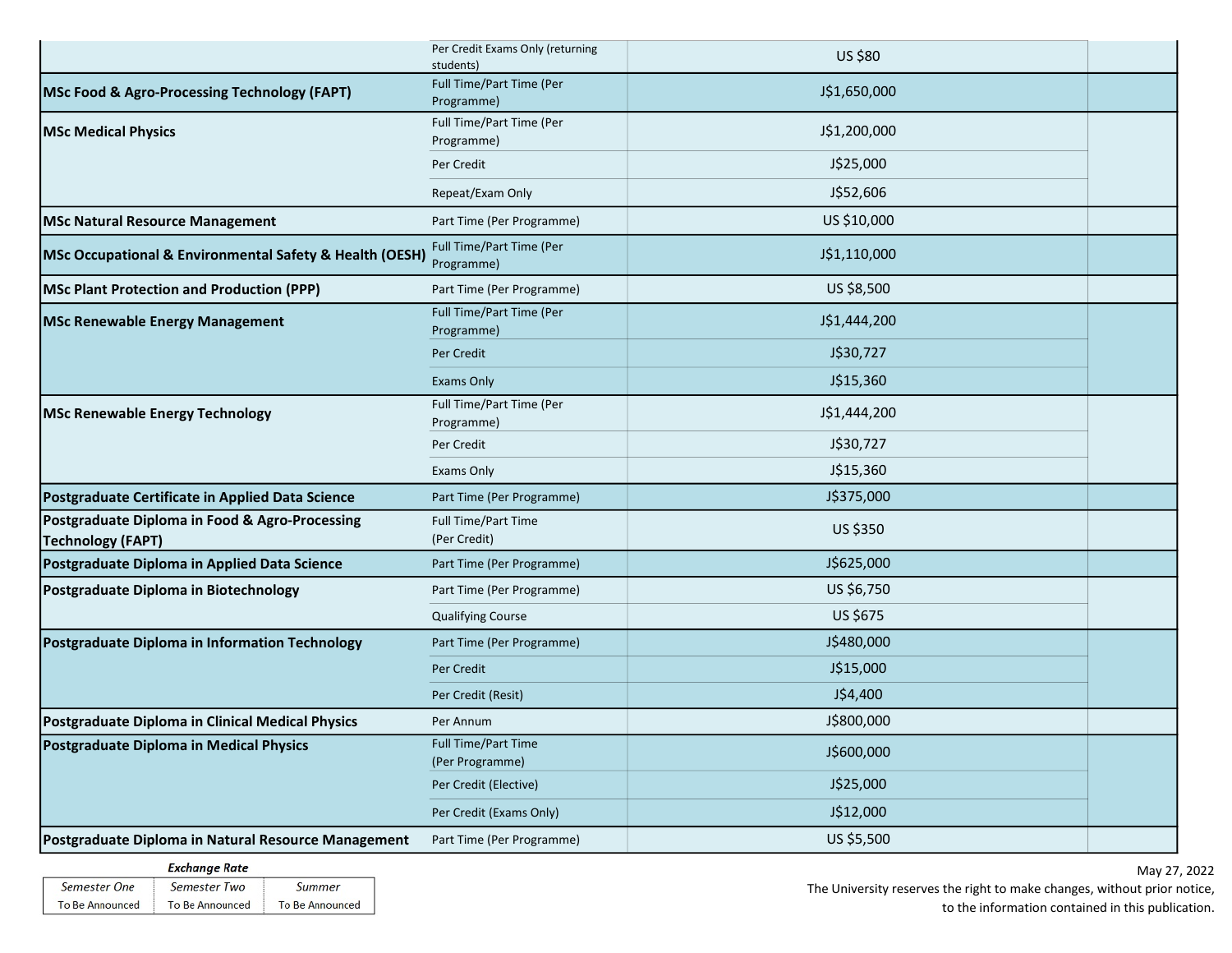| [See Appendix 1 for the list of Contributing countries]                     |                                        |                                                                    |                                                                               |                                                           |  |                                  |
|-----------------------------------------------------------------------------|----------------------------------------|--------------------------------------------------------------------|-------------------------------------------------------------------------------|-----------------------------------------------------------|--|----------------------------------|
| <b>Faculty of SOCIAL SCIENCES</b>                                           |                                        | <b>Sponsored Students</b><br>from Contributing<br><b>Countries</b> | <b>Non-Sponsored</b><br><b>Students from</b><br><b>Contributing Countries</b> | <b>Students from</b><br><b>Non-Contributing Countries</b> |  | International<br><b>Students</b> |
| All GRADUATE programmes in the Faculty of Social Sciences                   | Part Time (Per Annum)                  | J\$153,483                                                         | J\$260,351                                                                    | J\$781,131                                                |  |                                  |
| except those named below:                                                   | <b>Full Time (Per Annum)</b>           | J\$306,965                                                         | J\$520,702                                                                    | J\$1,562,262                                              |  | US\$15,000                       |
| Diploma in Human Resource Development (HRD)                                 | Part Time (Per Annum)                  |                                                                    | J\$330,000                                                                    |                                                           |  |                                  |
|                                                                             | <b>Specially admitted (Per Course)</b> |                                                                    | J\$90,000                                                                     |                                                           |  |                                  |
| Diploma in Hospitality Management (UWI/FIU)                                 | <b>Full Time (Per Programme)</b>       |                                                                    | US \$11,850                                                                   |                                                           |  |                                  |
| (Joint with Florida International University)                               | <b>FIU Component</b>                   |                                                                    | US \$6,780                                                                    |                                                           |  |                                  |
|                                                                             | <b>Per Credit</b>                      |                                                                    | US \$300                                                                      |                                                           |  |                                  |
|                                                                             | Miscellaneous                          |                                                                    | <b>US \$200</b>                                                               |                                                           |  |                                  |
| Doctorate in Business Administration (DBA)                                  | Part Time (Per Programme)              |                                                                    | US \$40,000                                                                   |                                                           |  |                                  |
| <b>Executive Masters in Business Administration (EMBA)</b>                  | Part Time (Per Programme)              |                                                                    | US \$16,000                                                                   |                                                           |  |                                  |
| <b>Master in Business Administration (MBA)</b>                              | <b>Full Time (Per Programme)</b>       |                                                                    | US \$16,000                                                                   |                                                           |  |                                  |
| <b>Master in Business Administration (MBA):</b><br><b>Evenings/Weekends</b> | Part Time (Per Programme)              |                                                                    | US \$16,000                                                                   |                                                           |  |                                  |
| <b>Master in Business Management (MBM)</b>                                  | <b>Full Time (Per Programme)</b>       |                                                                    | US \$14,000                                                                   |                                                           |  |                                  |
| <b>Master in Strategic Tourism Marketing</b>                                | <b>Full Time (Per Annum)</b>           |                                                                    | US \$10,500                                                                   |                                                           |  |                                  |
|                                                                             | <b>Per Credit</b>                      |                                                                    | US \$300                                                                      |                                                           |  |                                  |
| <b>Master in Sustainable Tourism Development</b>                            | <b>Full Time (Per Annum)</b>           |                                                                    | US \$10,500                                                                   |                                                           |  |                                  |
|                                                                             | <b>Per Credit</b>                      |                                                                    | US \$300                                                                      |                                                           |  |                                  |
| <b>Master in Tourism Management</b>                                         | <b>Full Time (Per Annum)</b>           |                                                                    | US \$10,500                                                                   |                                                           |  |                                  |
|                                                                             | <b>Per Credit</b>                      |                                                                    | US \$300                                                                      |                                                           |  |                                  |

| <b>Exchange Rate</b>   |  |                        |                 |
|------------------------|--|------------------------|-----------------|
| Semester One           |  | Semester Two           | Summer          |
| <b>To Be Announced</b> |  | <b>To Be Announced</b> | To Be Announced |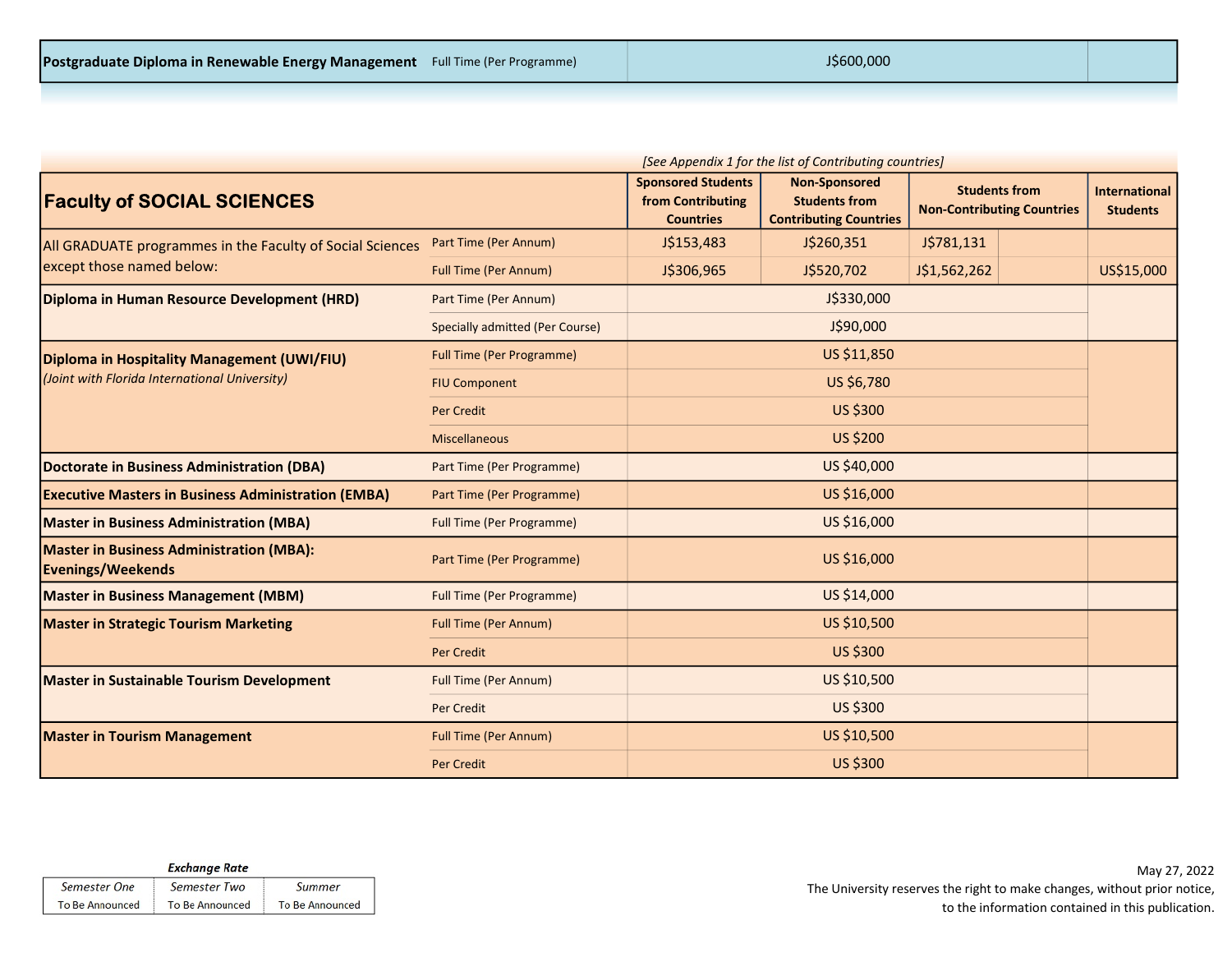| <b>MPhil Economic Development Policy</b>                          | <b>Full Time (Per Annum)</b>            | US \$2,500      |  |
|-------------------------------------------------------------------|-----------------------------------------|-----------------|--|
|                                                                   | Part Time (Per Course)                  | US \$181        |  |
|                                                                   | Part Time (Per Annum)                   | US \$1,250      |  |
| <b>MPhil Governance &amp; Public Policy</b>                       | <b>Full Time (Per Annum)</b>            | US \$2,500      |  |
|                                                                   | Part Time (Per Course)                  | US \$181        |  |
|                                                                   | Part Time (Per Annum)                   | US \$1,250      |  |
| <b>MPhil Social Policy</b>                                        | Full Time (Per Annum)                   | US \$2,500      |  |
|                                                                   | Part Time (Per Course)                  | US \$181        |  |
|                                                                   | Part Time (Per Annum)                   | US \$1,250      |  |
| <b>MSc Accounting</b>                                             | Full Time/ Part Time (Per<br>Programme) | US \$10,000     |  |
| <b>MSc Applied Psychology</b>                                     | <b>Full Time (Per Programme)</b>        | J\$660,000      |  |
|                                                                   | Full Time (Per Annum)                   | J\$330,000      |  |
|                                                                   | <b>Repeat Course Work</b>               | J\$30,000       |  |
| <b>MSc Clinical Psychology</b>                                    | <b>Full Time (Per Annum)</b>            | US \$5,203      |  |
| <b>MSc Computer Based Management Information Systems</b><br>(MIS) | Part Time (Per Programme)               | US \$8,000      |  |
| <b>MSc Corporate Finance</b>                                      | Full Time/Part Time (Per<br>Programme)  | US \$10,000     |  |
| <b>MSc Development Studies (Online)</b>                           | <b>Full Time (Per Programme)</b>        | US \$6,500      |  |
|                                                                   | Part Time (Per Course)                  | <b>US \$543</b> |  |
|                                                                   | Exams / CourseWork Only                 | <b>US \$272</b> |  |
| <b>MSc Enterprise Risk Management (ERM)</b>                       | Part Time (Per Programme)               | US \$12,000     |  |
| <b>MSc Hospitality Management (UWI/FIU)</b>                       | <b>Full Time (Per Programme)</b>        | US \$14,780     |  |
| (Joint with Florida International University)                     | <b>FIU Component</b>                    | US \$6,780      |  |
| <b>MSc Human Resource Development (HRD)</b>                       | Part Time (Per Annum)                   | J\$475,000      |  |
|                                                                   | <b>Specially admitted (Per Credit)</b>  | J\$30,000       |  |
|                                                                   | <b>Occasional Students (Per Credit)</b> | J\$7,500        |  |

|                 | <b>Exchange Rate</b>   |                        |
|-----------------|------------------------|------------------------|
| Semester One    | Semester Two           | Summer                 |
| To Be Announced | <b>To Be Announced</b> | <b>To Be Announced</b> |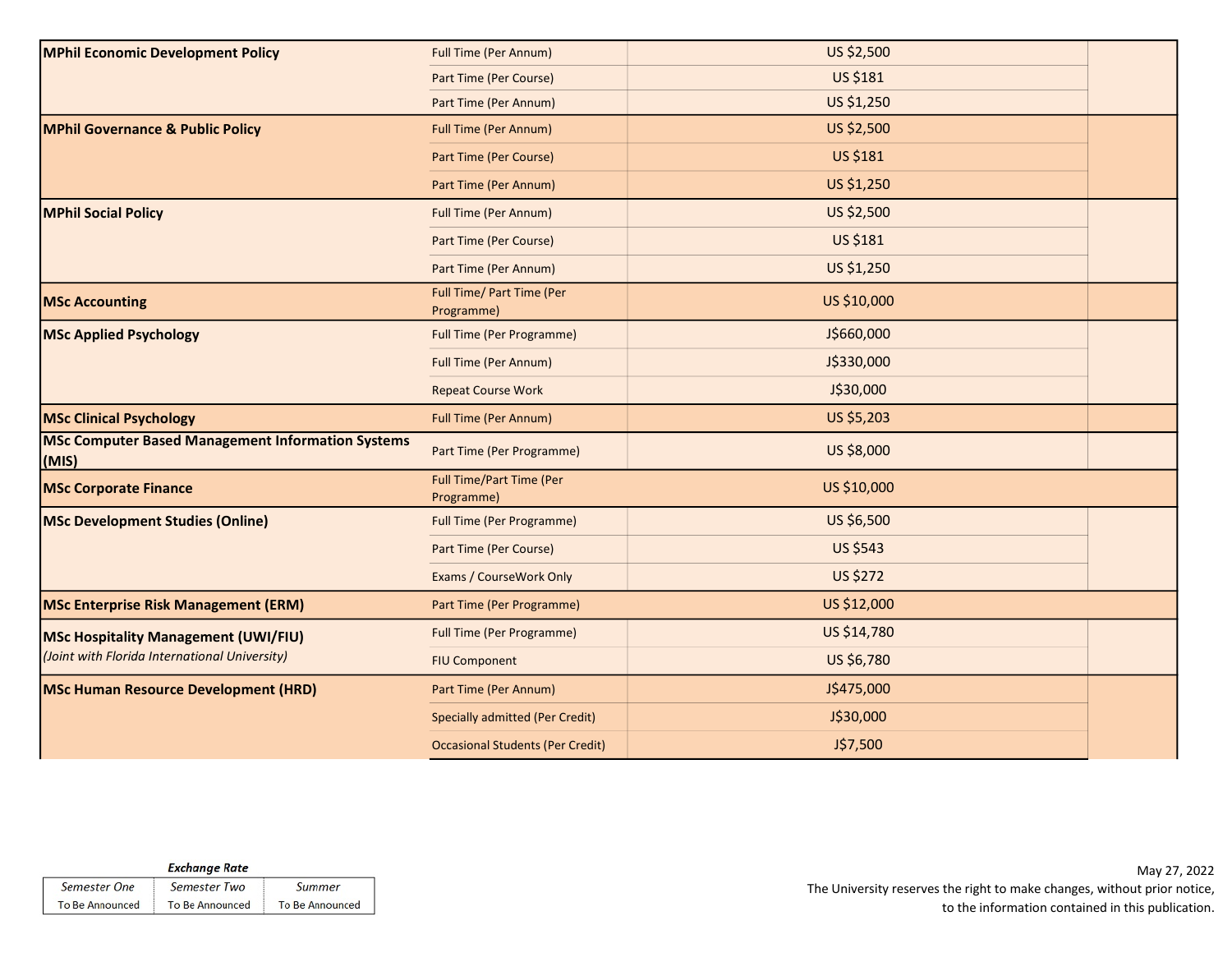| MSc International Economics & International Law      | <b>Full Time (Per Programme)</b>              | J\$1,135,000 |  |
|------------------------------------------------------|-----------------------------------------------|--------------|--|
|                                                      | Part Time (Per Credit)                        | J\$31,600    |  |
|                                                      | Per Course                                    | J\$95,000    |  |
| <b>MSc Logistics &amp; Supply Chain Management</b>   | <b>Full Time/Part Time (Per</b><br>Programme) | US \$10,000  |  |
| <b>MSc Marketing &amp; Data Analytics</b>            | Full Time/Part Time (Per<br>Programme)        | US \$10,000  |  |
| <b>MSc National Security &amp; Strategic Studies</b> | <b>Full Time/Part Time (Per</b><br>Programme) | US \$8,000   |  |
| <b>MSc Procurement Management</b>                    | Full Time/Part Time (Per<br>Programme)        | US \$10,000  |  |
| <b>MSc Service &amp; Retail Management</b>           | <b>Full Time/Part Time (Per</b><br>Programme) | US \$10,000  |  |
| <b>MSc Taxation</b>                                  | Full Time/Part Time (Per<br>Programme)        | US \$10,000  |  |
| <b>MSc Telecommunication &amp; Policy Management</b> | Part Time (Per Programme)                     | J\$1,200,000 |  |
| <b>MSc Tourism &amp; Hospitality Management</b>      | Full Time/Part Time (Per<br>Programme)        | J\$862,032   |  |
| <b>PhD Economics</b>                                 | <b>Full Time (Per Annum)</b>                  | J\$850,000   |  |
| <b>PhD Economic Development Policy</b>               | <b>Full Time (Per Annum)</b>                  | US \$2,000   |  |
|                                                      | Part Time (Per Course)                        | US \$181     |  |
|                                                      | Part Time (Per Annum)                         | US \$1,000   |  |
| <b>PhD Governance &amp; Public Policy</b>            | <b>Full Time (Per Annum)</b>                  | US \$2,000   |  |
|                                                      | Part Time (Per Course)                        | US \$181     |  |
|                                                      | Part Time (Per Annum)                         | US \$1,000   |  |
| <b>PhD Organizational Behaviour</b>                  | Part Time (Per Credit)                        | J\$30,000    |  |
|                                                      | Part Time, Dissertation Fee (Per<br>Annum)    | J\$375,000   |  |
|                                                      | <b>Specially admitted (Per Credit)</b>        | J\$30,000    |  |
|                                                      | <b>Occasional Students (Per Credit)</b>       | J\$7,500     |  |
| <b>PhD Social Policy</b>                             | <b>Full Time (Per Annum)</b>                  | US \$2,000   |  |
|                                                      |                                               |              |  |
|                                                      | Part Time (Per Course)                        | US \$181     |  |

| <b>Exchange Rate</b>   |                        |                        |  |
|------------------------|------------------------|------------------------|--|
| Semester One           | Semester Two           | Summer                 |  |
| <b>To Be Announced</b> | <b>To Be Announced</b> | <b>To Be Announced</b> |  |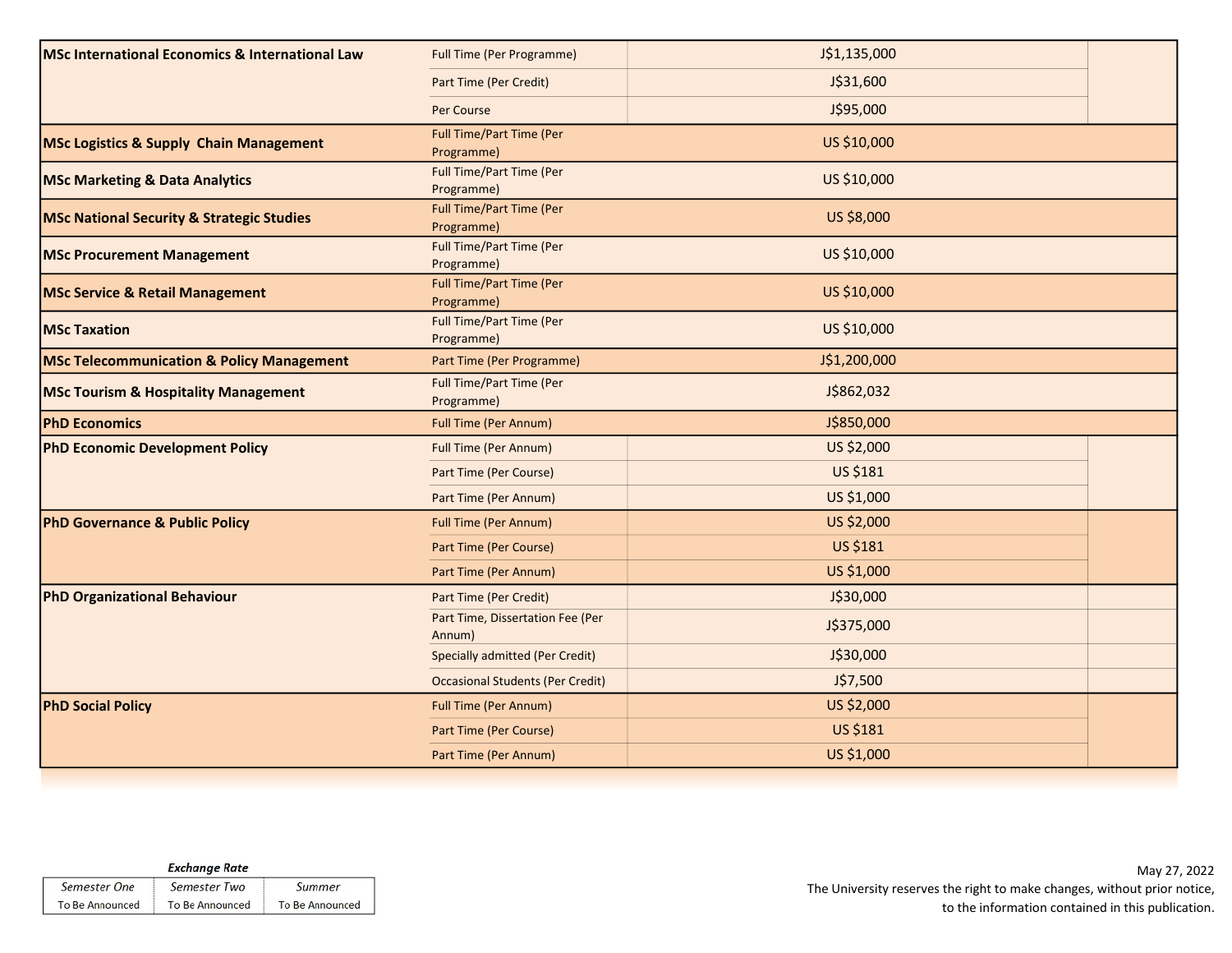| <b>Faculty of SPORT</b>                                   |                               | Fee         |  |
|-----------------------------------------------------------|-------------------------------|-------------|--|
| Postgraduate Certificate in Pain Management in Athletes   | Full Time (Per Programme)     | US \$3,200  |  |
|                                                           | Part Time (Per Course/ Resit) | US \$800    |  |
|                                                           | Practicum                     | US \$1,000  |  |
| Diploma in Interdisciplinary Sport Pain Management        | Full Time (Per Programme)     | US \$5,800  |  |
|                                                           | Part Time (Per Course/ Resit) | US \$800    |  |
|                                                           | Practicum                     | US \$1,000  |  |
| Postgraduate Diploma Sport                                | Full Time (Per Programme)     | US \$5,600  |  |
|                                                           | Part Time (Per Course/ Resit) | US \$600    |  |
|                                                           | Practicum                     | US \$700    |  |
| Postgraduate Diploma in Sport Business Management         | Part Time (Per Programme)     | J\$550,000  |  |
|                                                           | Per Course                    | J\$68,750   |  |
| <b>MPhil Sport</b>                                        | Per Annum                     | J\$450,000  |  |
| <b>MSc Sport</b>                                          | Full Time (Per Programme)     | US \$7,400  |  |
|                                                           | Part Time (Per Course/ Resit) | US \$600    |  |
|                                                           | Practicum                     | US \$700    |  |
| <b>MSc Sports &amp; Exercise Medicine - Physiotherapy</b> | Part Time (Per Programme)     | US \$10,000 |  |
|                                                           | Per Course                    | US \$800    |  |
|                                                           | Per Practicum                 | US \$1,000  |  |
|                                                           | Resit, Exam Only              | US \$250    |  |
| <b>MSc Sport Business Management</b>                      | Part Time (Per Annum)         | J\$450,000  |  |
|                                                           | Per Course                    | J\$64,350   |  |
| <b>MSc Interdisciplinary Sport Pain Management</b>        | Full Time (Per Programme)     | US \$8,200  |  |
|                                                           | Part Time (Per Course/ Resit) | US \$800    |  |
|                                                           | Practicum                     | US \$1,000  |  |
| <b>MSc Sports Medicine</b>                                | Part Time (Per Programme)     | US \$14,000 |  |
|                                                           | Per Course                    | US \$1,200  |  |
|                                                           | Practicum                     | US \$1,000  |  |
|                                                           | Resit, Exam Only              | US \$250    |  |
| <b>PhD Sport</b>                                          | Part Time (Per Annum)         | J\$450,000  |  |

| <b>Exchange Rate</b>   |                        |                        |  |  |
|------------------------|------------------------|------------------------|--|--|
| Semester One           | Semester Two           | Summer                 |  |  |
| <b>To Be Announced</b> | <b>To Be Announced</b> | <b>To Be Announced</b> |  |  |